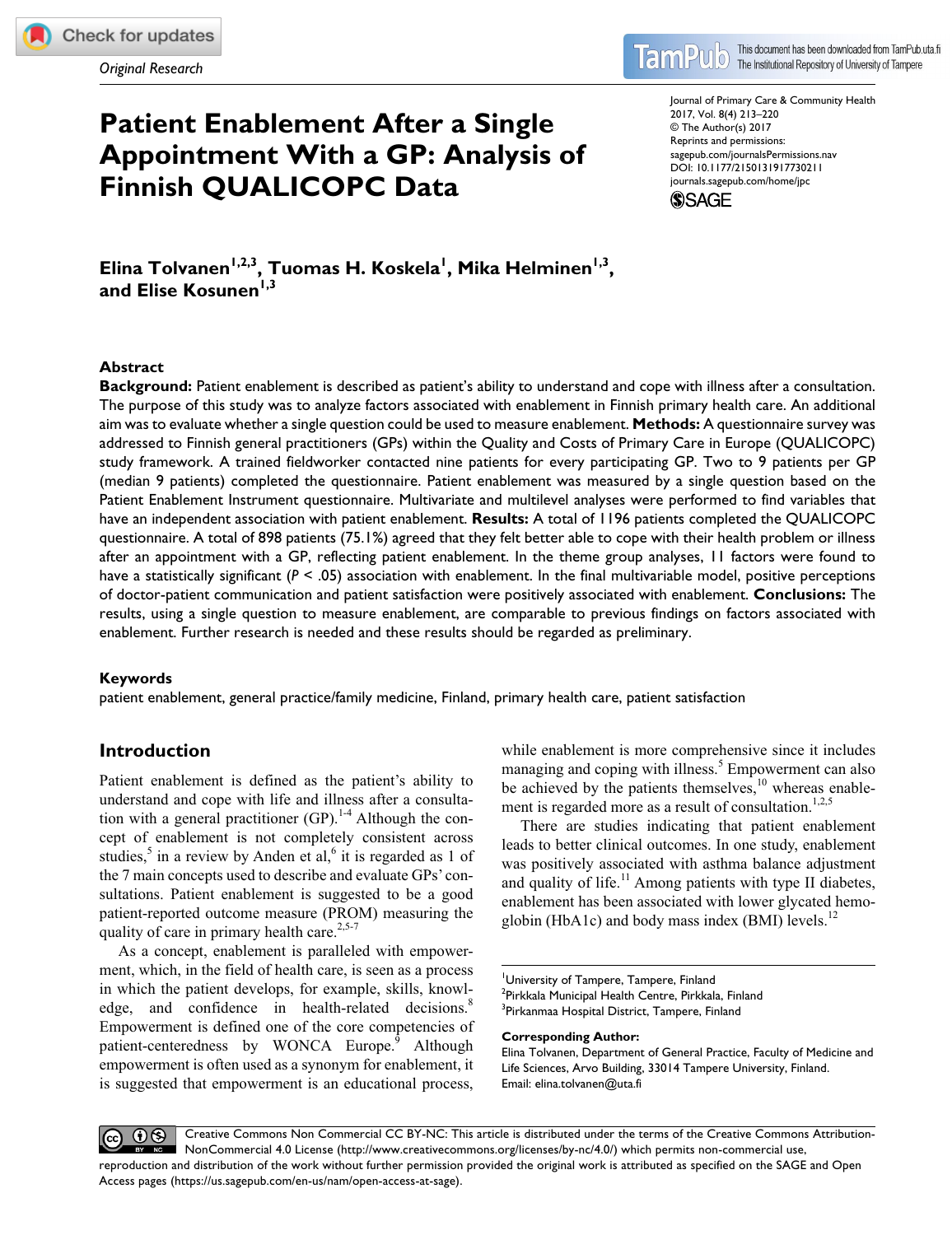A study by Mercer et  $al<sup>13</sup>$  categorizes factors influencing enablement into patient, consultation, and system factors. Among patient factors, study results with regard to the patient's age are contradictory.<sup>2,3,14,15</sup> Patients with different ethnic backgrounds report different enablement perceptions than natives.<sup>2,3</sup> A worse state of health<sup>13</sup> and the presence of a chronic illness $3,13$  have been associated with lower patient enablement.

A recent review of 24 studies indicated that the length of the consultation was one of the most investigated factors, being positively correlated with enablement in 8 out of 9 studies.<sup>5</sup> The patient's partnership with the doctor,  $16,17$  the GP's communication skills,  $3,18,19$  a more person-centered approach, $15,19,20$  and patient involvement in decision making<sup>19,21</sup> may promote enablement. In addition, enablement is related to patient satisfaction.<sup>5</sup>

When regarding system factors, continuity of care has been positively associated with enablement in several studies.<sup>2,3,15</sup> Moreover, larger GP practice sizes<sup>2</sup> and poorer access to care<sup>22</sup> have been negatively associated with enablement.

Previous studies have shown that there could be cultural differences in terms of enablement both between different ethnic groups inside countries<sup>2,3</sup> and between countries.<sup>23,24</sup> To our knowledge, there are only a few studies on enablement in the Nordic countries: 2 studies have been conducted in Sweden<sup>21,25</sup> and 1 doctoral thesis in Finland has touched on enablement in a minor way.<sup>26</sup>

In terms of measuring enablement in general practice, Howie et  $al<sup>1</sup>$  have developed the Patient Enablement Instrument (PEI), a 6-item, 3-scale questionnaire about patients' perceptions of their ability to understand, cope, and manage with their illnesses and lives after a consultation. PEI has been widely used in studies conducted in several countries.<sup>2,15,20,23-26</sup> There is also a 3-item version of PEI available,<sup>3</sup> which has been used in 2 large studies.<sup>14,22</sup> Furthermore, in the international Quality and Costs of Primary Care in Europe (QUALICOPC) study (the QUALICOPC study design was approved in October 2011 by the Ethics Committee of the Tampere Region (permission number R11153), a single question, "Think about the doctor you visited today. Do you agree the following? 'After this visit, I feel I can cope better with my health problem/illness than before'," was designed based on the PEI questionnaire.<sup>27</sup>

The aim of this study was to investigate patient enablement measured by one question presented after a GP appointment at a primary health care center in Finland. We will analyze factors associated with patient enablement, and by comparing with earlier studies, we try to evaluate, if a single question method can be used to measure enablement.

# **Methods**

We used Finnish data collected for the international QUALICOPC study, which is targeted to evaluate the primary health care systems of 31 European countries plus Australia, Canada, and New Zealand. The background and the design of the QUALICOPC study as well as the international process of developing the study questionnaires is described elsewhere.<sup>27,28</sup> The original questionnaires were translated from English to Finnish and validated by back translation to English.

According to the QUALICOPC study design, the goal was to reach 220 GPs in each country and nine patients for each GP to fill out the Patient Experience questionnaire. The Finnish data were collected in 2012. The purpose was to get a random sample of Finnish GPs; postal questionnaire was sent to 700 GPs using the register of Finnish Medical Association. Unfortunately, the response rates were so low that complementary recruitments, that is, sending questionnaires to GP specialist trainees in Pirkanmaa Hospital District area and contacting health centers directly, were needed. The process of gathering the study sample is presented in Figure 1.

Ultimately, a total of 139 GPs (one GP per health center/ station) agreed to participate in the study according to the protocol. The patients were recruited by a trained fieldworker. Over a period of 1 day, a fieldworker asked all the patients visiting the participating GP to fill out the questionnaire in printed form, immediately after the appointment. Two to 9 patients per GP were recruited, altogether 1196, with a median of nine patients and a mean of 8.6 patients.

We measured patient enablement with the question "Think about the doctor you visited today. Do you agree the following? 'After this visit, I feel I can cope better with my health problem/illness than before'." The answer alternatives were yes/no/don't know. Before the analysis, "don't know" responses were combined with the "no" responses.

Based on the existing literature on factors that may affect patient enablement, we included a large number of variables in our analyses. The questions in the QUALICOPC study questionnaire were distributed in theme groups, presented in Table 1.

The themes "previous experience" and "health promotion" were designed by the authors; these were not included in the original QUALICOPC design. There is no direct research on the link between previous experience and enablement, but previous experience—particularly negative "surprises" in care—is known to influence patient satisfaction.<sup>29</sup> Furthermore, discussing health promotion issues with the doctor was an independent predictor of patient enablement in one study.<sup>20</sup>

In the statistical analysis (IBM SPSS, version 23), descriptive statistics and cross-tabulation were used to find the variables showing the strongest association on patient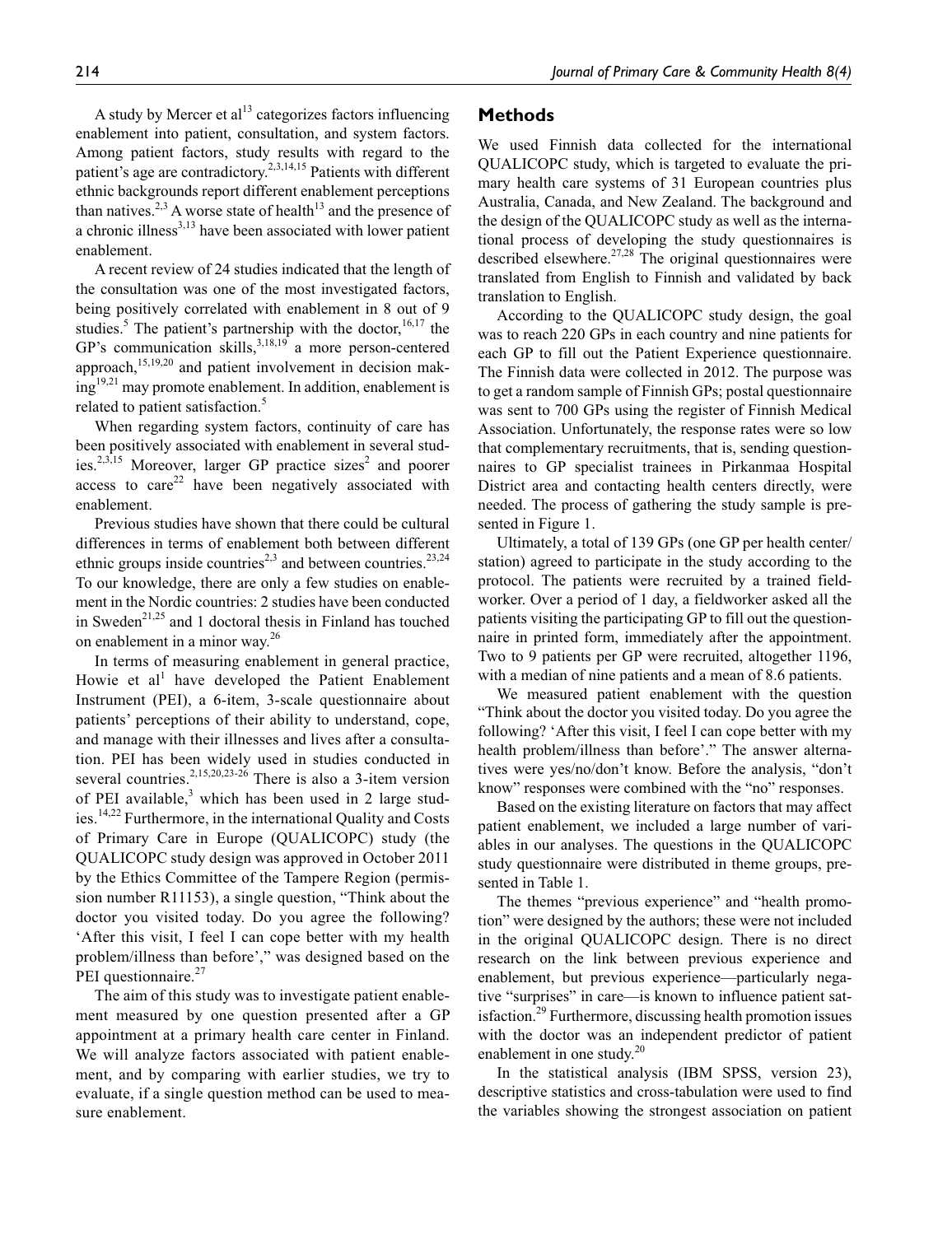

**Figure 1.** Gathering of the study sample of Finnish general practitioners (GPs) and their patients for the QUALICOPC study.

enablement. The variables were first tested with bivariate logistic regression analysis. Next, because of the large number of variables, forward-stepwise, multivariable logistic regression analyses were performed using theme groups. All statistically significant  $(P < .05)$  factors in the theme group analyses were included in the final multivariable model, which was performed with the enter method to find the variables with an independently significant association on enablement. Finally, to consider potential variation of enablement depending on GP level, multilevel modeling was used, that is, generalized linear mixed-effect models were fitted using a function glmer in the R Software environment for statistical computing and graphics, version 2.13.0; a random intercept was used to account for the variation in the number of patients per GP.

# **Results**

A total of 1196 patients completed the QUALICOPC Patient Experience questionnaire. The distributions of the demographic factors are presented in Table 2. The mean age of the patients was 59 years (range 18-97 years), and 51.5% were older than 65 years. In response to the item "After this visit, I feel I can cope better with my health problem/illness than before," the patients' answers were distributed thus: 898 patients (75.1%) selected "yes," 36 patients (3.0%) selected "no," 233 patients (19.5%) selected "don't know," and 29 (2.4%) answers were missing.

In the bivariate analyses, 19 statistically significant factors  $(P < .05)$  were found (data not shown). Among patient factors, state of health and ethnicity/language skills were significant. Among consultation factors, significant factors included variables reflecting doctor-patient communication (4 questions), patient satisfaction (4 questions), and previous experience (1 question on health promotion, 1 question on discrimination, and 3 questions on practice safety). Among system factors, all 4 questions reflecting continuity of care were significant.

Results of the multivariate theme group analyses are presented in Table 3. All 11 statistically significant  $(P < .05)$ factors in these analyses were entered in the final multivariable model, the results of which are presented in Table 4. All models were adjusted for age and gender. In the final model, the strongest positive association was found with questions reflecting patient satisfaction and doctor-patient communication. The strongest variable reflected patient satisfaction (a "yes" answer to the question "This doctor doesn't just deal with medical problems but can also help with personal problems," odds ratio [OR] 3.42, 95% CI 2.40-4.85,  $P < .001$ ). In addition, patient's lower level of language skills had a negative association with the dependent variable. The interpretation of the results did not change after taking into account the clustered nature of the data by multilevel modeling.

# **Discussion**

According to this questionnaire study using Finnish QUALICOPC data, approximately three-quarters of the respondents agreed they felt better able to cope with their health problem or illness after a consultation with a GP, reflecting patient enablement. In our final multivariable model, none of the system factors and only one of the patient factors, namely language skills, had a significant association with enablement. Of the consultation factors, aspects of patient satisfaction and doctor-patient communication had a statistically significant association with patient enablement.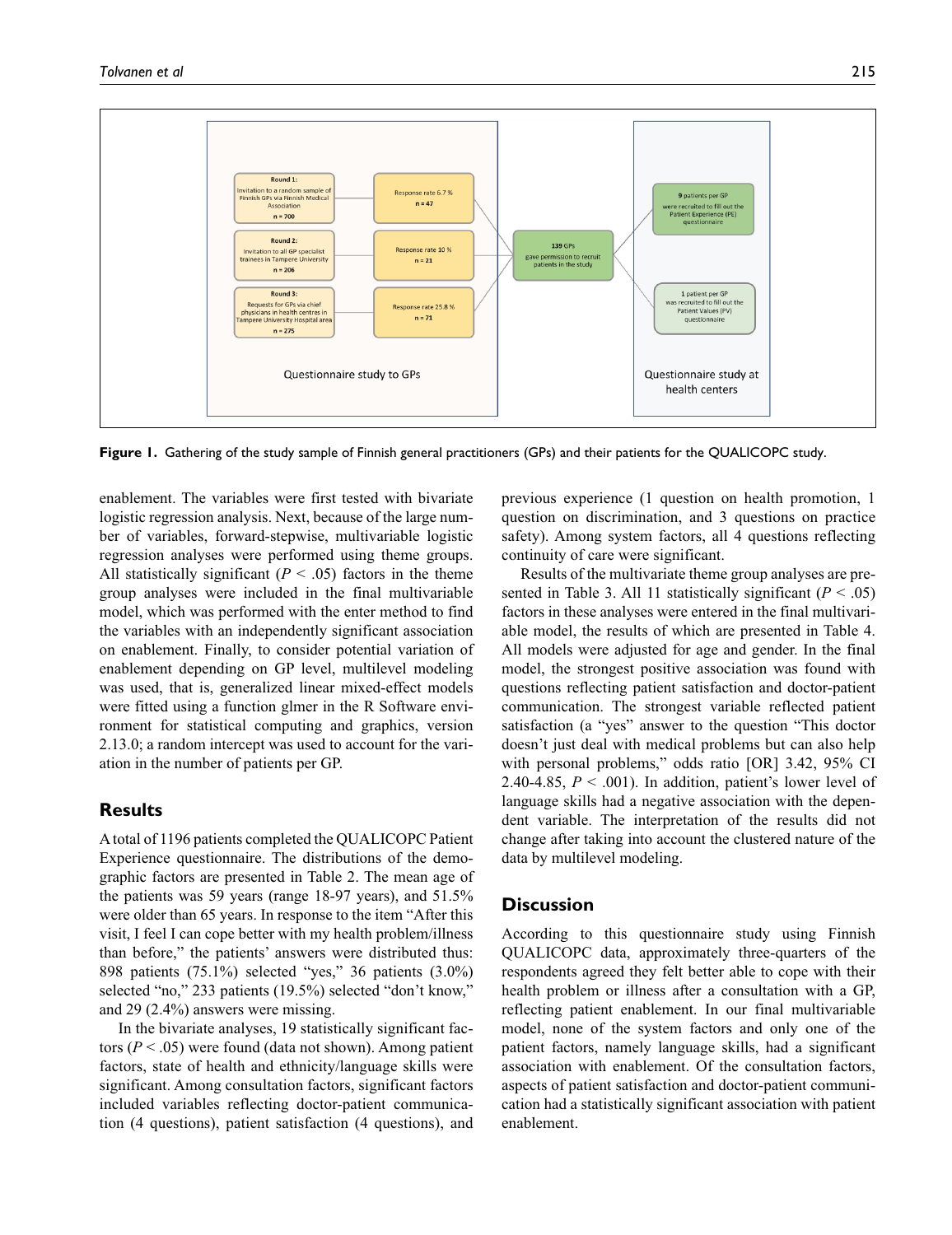|                              | No. of Questions |
|------------------------------|------------------|
| Patient factors              |                  |
| Age                          |                  |
| Gender                       |                  |
| Chronic illness              |                  |
| State of health              |                  |
| <b>Ethnicity</b>             |                  |
| Education                    |                  |
| Income                       |                  |
| Working status               |                  |
| <b>Consultation factors</b>  |                  |
| Doctor-patient communication | 4                |
| Patient satisfaction         | 5                |
| Previous experience          | 10               |
| Health promotion             |                  |
| Discrimination               | 5                |
| Practice safety              | 4                |
| System factors               |                  |
| Access to care               |                  |
| Continuity of care           |                  |
|                              |                  |

**Table 1.** Numbers of Questions in QUALICOPC Study Distributed Into Theme groups.

**Table 2.** Distribution of the Demographic Factors (n = 1196).

| Factor                                       | n (%)        |
|----------------------------------------------|--------------|
| Age, years                                   |              |
| <30                                          | 95 (7.9)     |
| 30-49                                        | 227 (19.0)   |
| 50-69                                        | 467 (39.0)   |
| $\geq 70$                                    | 389 (32.5)   |
| Missing                                      | 18 (1.5)     |
| Gender                                       |              |
| Male                                         | 430 (36.0)   |
| Female                                       | 761 (63.6)   |
| Missing                                      | 5(0.4)       |
| Chronic illness                              |              |
| No                                           | 354 (29.6)   |
| Yes                                          | 836 (69.9)   |
| Missing                                      | 6(0.5)       |
| State of health (patient's opinion)          |              |
| Very good                                    | 55 (4.6)     |
| Good                                         | 412 (34.4)   |
| Fair                                         | 617(51.6)    |
| Poor                                         | 109(9.1)     |
| Missing                                      | 3(0.3)       |
| Land of birth                                |              |
| Finland                                      | (97.9) ا1,ا  |
| Other country                                | 17(1.4)      |
| Missing                                      | 8(0.7)       |
| Language skills                              |              |
| Fluent/native speaker                        | (91.7) 1,097 |
| Sufficient/moderate/poor/none                | 87(7.3)      |
| Missing                                      | 12(1.0)      |
| Education                                    |              |
| Preprimary, primary, or no<br>qualifications | 757 (63.3)   |
| Upper secondary level                        | 313(26.2)    |
| Postsecondary or higher                      | 105(8.8)     |
| Missing                                      | 21 (1.8)     |
| Income                                       |              |
| Below average                                | 477 (39.9)   |
| About average                                | 625 (52.3)   |
| Above average                                | 81 (6.8)     |
| Missing                                      | 13 (T.I)     |
| Working status                               |              |
| Working, family business, civil service      | 291 (24.3)   |
| Student, unemployed, mainly                  | 218 (18.2)   |
| homemaker, or unable to work due             |              |
| to illness                                   |              |
| Retired                                      | 679 (56.8)   |
| Missing                                      | 8(0.7)       |

In this study, many results were parallel to previous studies that used longer versions of PEI.<sup>1-5,14,18,20,26</sup> For instance, positive answers to questions reflecting patient satisfaction ("I would recommend this doctor to a friend or a relative" and "This doctor doesn't just deal with the medical problems but can also help with personal problems") had the strongest positive association on enablement. This finding is consistent with previous studies that found patient satisfaction to be associated with enablement.<sup>4,5</sup> Although the relationship between enablement and patient satisfaction is close, they are regarded as separate concepts. $2,4,6$  Patient satisfaction is considered to be influenced by the fulfilment of the patient's expectations,  $29,30$  while enablement is considered to be less dependent of expectations.<sup>18,31</sup> A patient might feel satisfied with the care received without feeling enabled, and possibly vice versa. In addition, the patient's perception that the doctor is able to deal with other problems than just medical ones may reflect the GP's holistic approach and good patient-doctor partnership, which have been suggested to promote enablement.<sup>16,17,20</sup>

Furthermore, there is evidence of an association between doctor-patient communication and enablement.<sup>3,18,26</sup> Especially doctor's empathy has been strongly associated with enablement.<sup>13,32</sup> In this study, the question "The doctor asked questions about my health problem" showed a rather strong positive association with enablement. It seems reasonable that if the patient feels the doctor is interested in his or her present issue, feelings of ability, confidence, and coping are more likely to be achieved. It is noteworthy that 106 patients (10.2%) answered "no" to this question. This is

rather a large proportion, indicating that there may be room for improvement in doctor-patient communication during GP appointments.

When considering patient factors influencing enablement in our study, none of the demographic factors besides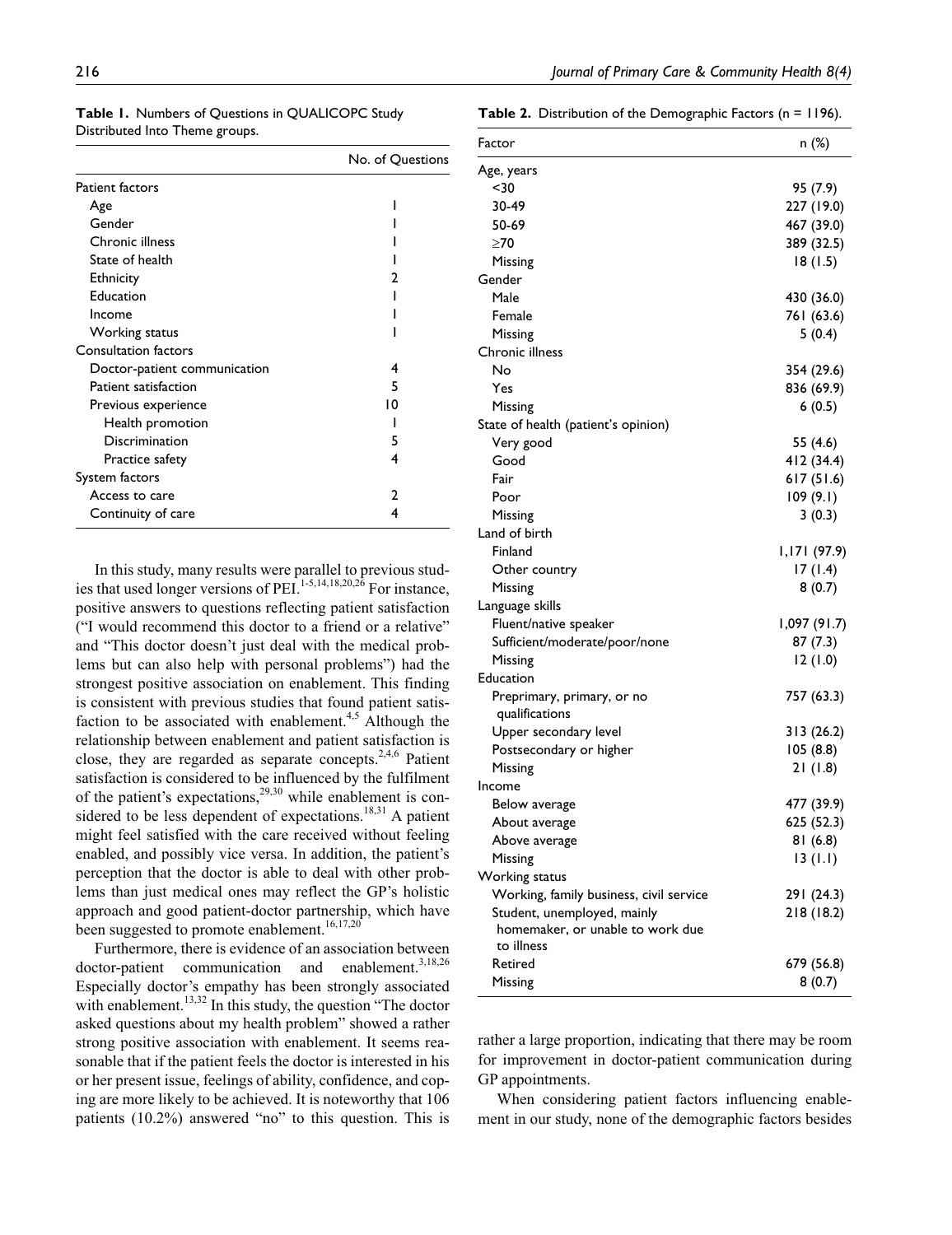**Table 3.** Results of the Multivariable Theme Group Analyses on the Patients' Perceived Enablement Measured by a Single Question, Yes/No<sup>a</sup> (All Models Include Age and Gender).

| Factor/Question                                                                                                                                   | n                           | Odds Ratio           | 95% CI        | P      |
|---------------------------------------------------------------------------------------------------------------------------------------------------|-----------------------------|----------------------|---------------|--------|
| <b>Patient factors</b>                                                                                                                            |                             |                      |               |        |
| Model 1: All the demographic factors (9 factors), $n = 1119$                                                                                      |                             |                      |               |        |
| Language skills                                                                                                                                   | Fluent 1036 / Not fluent 83 | 0.54 <sup>b</sup>    | 0.34-0.87     | .012   |
| Model 2: Demographic factors significant in the bivariate analysis (state of health, language skills, income), $n = 1137$                         |                             |                      |               |        |
| Language skills                                                                                                                                   | Fluent 1053 / Not fluent 84 | $0.55^{b}$           | $0.34 - 0.88$ | .013   |
| <b>Consultation factors</b>                                                                                                                       |                             |                      |               |        |
| Model 3: Doctor-patient communication (5 questions), $n = 1148$                                                                                   |                             |                      |               |        |
| Age                                                                                                                                               | 1148                        | 1.009/y <sup>b</sup> | $1.00 - 1.02$ | .023   |
| The doctor hardly looked at me when we talked                                                                                                     | No 1026 / Yes 122           | 0.56 <sup>b</sup>    | 0.37-0.85     | .006   |
| The doctor asked questions about my health<br>problem                                                                                             | No 106 / Yes 1042           | $2.76^{b}$           | $1.81 - 4.19$ | 5.001  |
| Model 4: Patient satisfaction (5 questions), $n = 1097$                                                                                           |                             |                      |               |        |
| I would recommend this doctor to a friend or<br>relative                                                                                          | No 39 / Yes 1058            | 4.05 <sup>b</sup>    | 2.07-7.94     | 5.001  |
| This doctor doesn't just deal with medical problems<br>but can also help with personal problems                                                   | No 624 / Yes 473            | $3.43^{b}$           | 2.48-4.76     | 5.001  |
| Model 5: Previous experience/discrimination (5 questions), $n = 1114$                                                                             |                             |                      |               |        |
| The doctor or staff member acted negatively<br>toward you (in the past 12 months)                                                                 | No 1020 / Yes 94            | 0.61 <sup>b</sup>    | 0.38-0.96     | .033   |
| Model 6: Previous experience/practice safety (4 questions), n = 1121                                                                              |                             |                      |               |        |
| In past 2 years, has a GP from this practice ever<br>asked you about all the medication you take (also<br>those prescribed by other doctors)?     | No 512 / Yes 609            | 1.44 <sup>b</sup>    | $1.09 - 1.91$ | .010   |
| Model 7: Previous experience (10 questions), $n = 1090$                                                                                           |                             |                      |               |        |
| In the past 12 months, has a GP from this practice<br>talked to you about how to stay healthy (for<br>instance, about diet, alcohol, or smoking)? | No 637 / Yes 453            | 1.47 <sup>b</sup>    | $1.09 - 1.97$ | .011   |
| System factors                                                                                                                                    |                             |                      |               |        |
| Model 8: Access to care (2 questions), $n = 930$                                                                                                  |                             |                      |               |        |
| No significant factors found                                                                                                                      |                             |                      |               |        |
| Model 9: Continuity of care (4 questions), $n = 1110$                                                                                             |                             |                      |               |        |
| The doctor had my medical records to hand                                                                                                         | No 63 / Yes 1047            | 1.77 <sup>b</sup>    | $1.02 - 3.06$ | .042   |
| This doctor knows important information about my<br>medical background                                                                            | No 178 / Yes 932            | 1.60 <sup>b</sup>    | $1.09 - 2.33$ | .016   |
| This doctor knows about my living situation                                                                                                       | No 441 / Yes 669            | 1.90 <sup>b</sup>    | $1.38 - 2.55$ | < .001 |

<sup>a</sup> "No" includes "don't know" responses.

**b** Statistically significant.

patient's language skills were significant. In previous studies, patient speaking other languages have provided higher scores of enablement compared with natives. $2,3$  In our study, speaking Finnish not fluently had a negative association with enablement, which may imply that those patients have had difficulties when communicating with doctors. Challenges in language and communication might lead to misunderstandings between doctor and patient and thus harm the ongoing process of care.

# *Strengths and Limitations*

The survey data were collected to examine core aspects of primary health care on a large scale. Patient enablement was not the main focus of the survey, which limits the opportunities of the investigation. On the other hand, the diverse questionnaire made it possible to take into account multiple factors influencing patient enablement. In earlier studies, one limitation in multivariable and multilevel modeling has been the large number of missing values, meaning that not all of the respondents could be included in analyses.3,33 One strength of our study is that despite the large number of variables, there were few missing values and the majority of the respondents (90.5%) could be included in the multivariable analysis. This suggests good quality data and acceptability of the questions. However, the data collection method in this survey might cause a potential cluster effect because answers could vary depending on individual GPs; we took this into account with the multilevel modeling.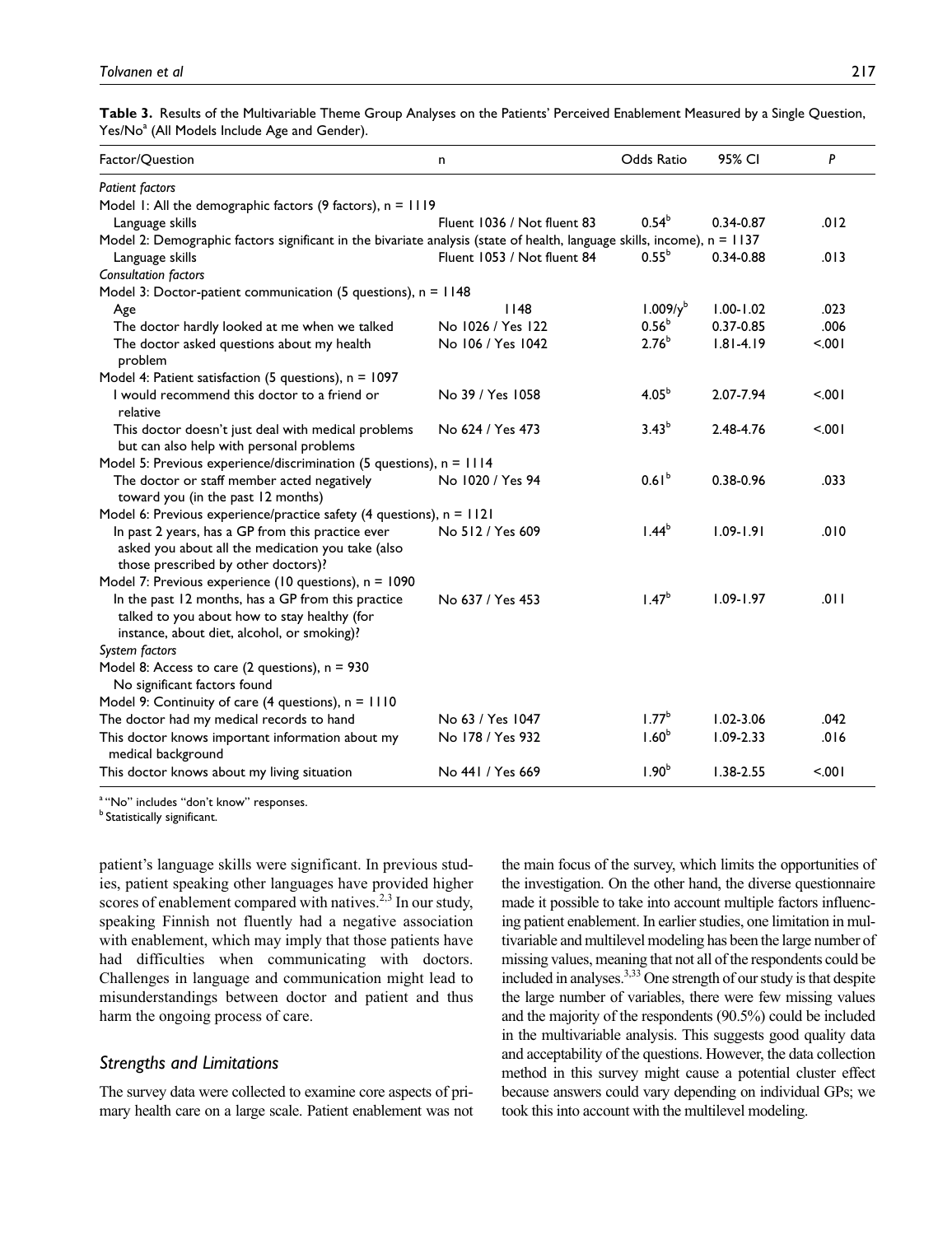|                                                                                                                          | n                           | Odds Ratio        | 95% CI        | P     |
|--------------------------------------------------------------------------------------------------------------------------|-----------------------------|-------------------|---------------|-------|
| <b>Patient factors</b>                                                                                                   |                             |                   |               |       |
| Language skills                                                                                                          | Fluent 1004 / Not fluent 77 | 0.54 <sup>c</sup> | $0.32 - 0.93$ | .027  |
| <b>Consultation factors</b>                                                                                              |                             |                   |               |       |
| Doctor-patient communication: The<br>doctor asked questions about my<br>health problem                                   | No 94 / Yes 987             | 2.39 <sup>c</sup> | $1.49 - 3.83$ | < 0.0 |
| Patient satisfaction: I would recommend<br>this doctor to a friend or relative                                           | No 38 / Yes 1043            | 2.65 <sup>c</sup> | $1.27 - 5.54$ | .010  |
| Patient satisfaction: This doctor doesn't<br>just deal with medical problems but<br>can also help with personal problems | No 620 / Yes 461            | 3.15 <sup>c</sup> | 2.17-4.58     | 5.001 |

 ${\sf Table~4.}$  Results of the Final Multivariable Model,<sup>a</sup> Patient-Perceived Enablement Measured by a Single Question, Yes/No.<sup>b</sup>

 $^{\circ}$  Model includes factors significant in the multivariable theme group analyses, adjusted for age and gender (altogether 13 factors), n = 1081.

b "No" includes "don't know" responses.

<sup>c</sup> Statistically significant.

This study was supposed be based on a random sample of Finnish GPs and their patients. Unfortunately, the response rate remained exceptionally low like in many other countries in the QUALICOPC study. $34$  The response rate among GPs varied a lot between countries (from 6% to 79 %), and the goal of getting a random sample of GPs realized only in two-thirds of the countries.<sup>34</sup> Possibly GPs did not want to participate because they did not want their patients to be involved in the process. In Finland, we had to use complementary data collection techniques. The difficulties in the GP recruitment process could have distorted the sample; for example, the participating GPs might have had more positive attitude toward research.

However, the current sample of patients includes a large number of patients from both urban and rural areas. There were patients from all the age groups and the age distribution correlates well with the national register profile of all the patients who used Finnish health centers in year 2013.<sup>35</sup> We therefore regard that the sample represented the overall situation in Finland fairly well. Because of the completing data collection methods needed, only geographical representativeness may have suffered with emphasis placed on the situation in western Finland.

Our dependent variable ("Think about the doctor you visited today. Do you agree the following? 'After this visit, I feel I can cope better with my health problem/illness than before'") was a single question with no Likert-scale answer alternatives. A similar approach has been used before; Rohrer et al. measured empowerment with a single question<sup>19</sup>. Furthermore, Mead et al<sup>14</sup> used the categorization "not enabled" (PEI score 0) vs "enabled" (PEI score other than 0) in their study. Nevertheless, this question has not been used before and its validity in measuring enablement has not been tested. However, the results of our study, while comparable to earlier studies, encourage us to continue studying this question.

There is evidence that a shorter, 3-item version of PEI is as reliable as measuring enablement with the 6-item questionnaire, $3$  which supports the idea that also a single question based on PEI could be used for measuring enablement. Nevertheless, our dependent question—as well as PEI itself in the Finnish context—needs further investigation to determine reliability and validity.

# **Conclusions**

Demands and needs in health care are increasing rapidly due to growing wealth, information, and knowledge. Therefore, it is important to focus on processes and procedures that have real impacts—particularly benefits—on the patient's life and health. It is important to find outcomes for measuring clinical practice. In addition, if the patient achieves feelings of ability and better coping after seeing a doctor, it is significant in itself. Good patient satisfaction and doctor-patient communication are associated with higher enablement. This confirms the idea that we should devote to better doctor-patient interaction, in order to achieve better patient outcomes. Because of the characteristics of the data, the findings of this study should be considered preliminary. We will continue with further investigations on enablement and its measurement by a single question.

## **Authors' Note**

The data that support the findings of this study are available from NIVEL (The Netherlands Institute for Health Services Research) but restrictions apply to the availability of these data, which were used under license for the current study, and so are not publicly available. Data are however available from the authors on reasonable request and with permission of NIVEL.

#### **Declaration of Conflicting Interests**

The author(s) declared no potential conflicts of interest with respect to the research, authorship, and/or publication of this article.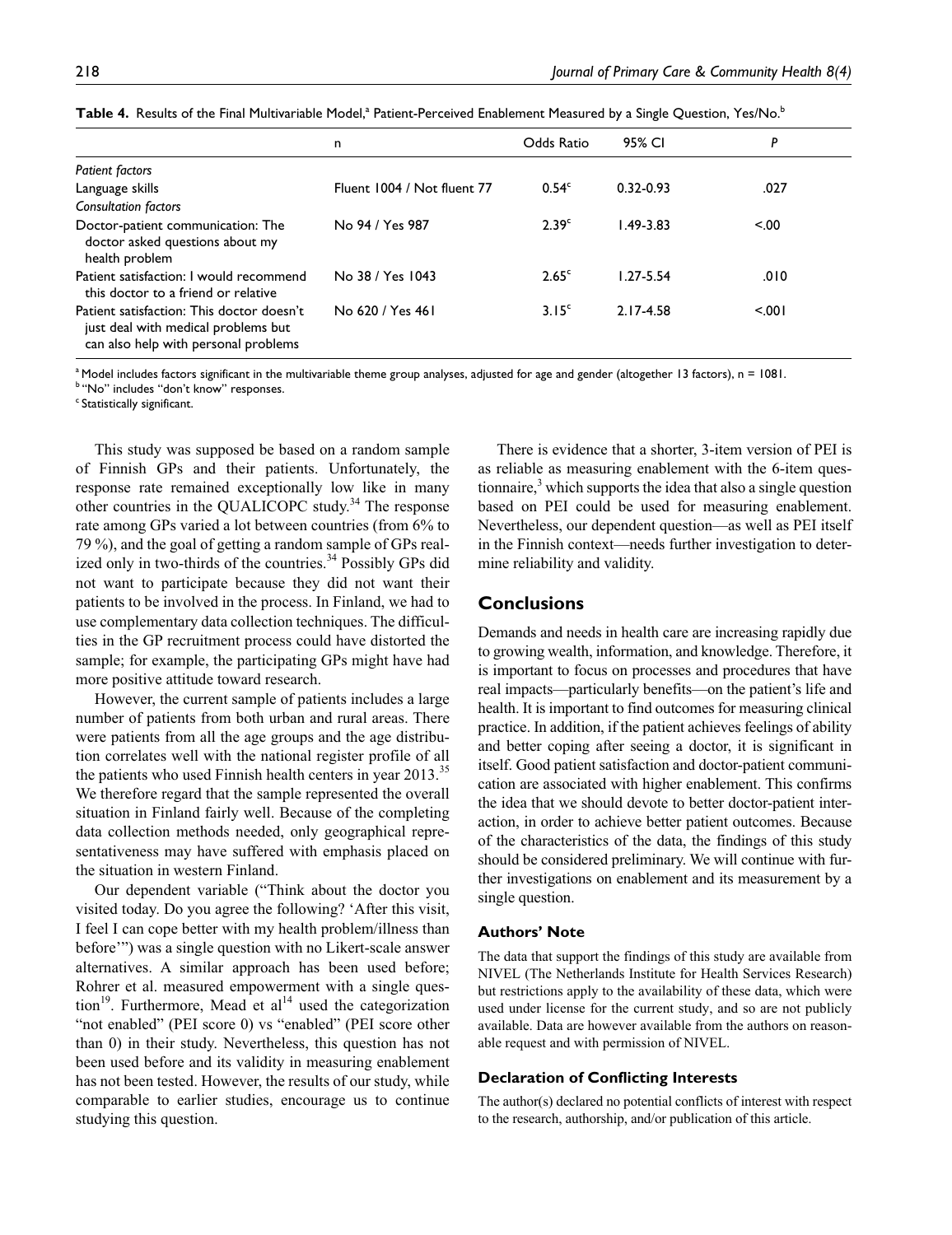#### **Funding**

The author(s) disclosed receipt of the following financial support for the research, authorship, and/or publication of this article: The research summarized in this supplement is part of the European QUALICOPC study, which is coordinated by NIVEL (The Netherlands Institute for Health Services Research) and funded as part of the European Commission's Seventh Framework Programme (FP7/2007-2013) under grant agreement 242141. This study was financially supported by the Competitive State Research Financing of the Expert Responsibility Area of Tampere University Hospital (grant numbers 9N030 and 9R024). We also thank Finnish Association for General Practice (SYLY) for financing this article.

#### **References**

- 1. Howie JG, Heaney DJ, Maxwell M. Measuring quality in general practice. pilot study of a needs, process and outcome measure. *Occas Pap R Coll Gen Pract*. 1997;(75):i-xii, 1-32.
- 2. Howie JGR, Heaney DJ, Maxwell M, Walker JJ, Freeman GK, Rai H. Quality at general practice consultations: cross sectional survey. *BMJ*. 1999;319:738-743.
- 3. Mead N, Bower P, Roland M. Factors associated with enablement in general practice: Cross-sectional study using routinely-collected data. *Br J Gen Pract*. 2008;58:346-352.
- 4. Howie JGR, Heaney DJ, Maxwell M, Walker JJ. A comparison of a patient enablement instrument (PEI) against two established satisfaction scales as an outcome measure of primary care consultations. *Fam Pract*. 1998;15:165-171.
- 5. Frost J, Currie MJ, Cruickshank M. An integrative review of enablement in primary health care. *J Prim Care Community Health*. 2015;6:264-278.
- 6. Andén A, Andersson S, Rudebeck C. Concepts underlying outcome measures in studies of consultations in general practice. *Scand J Prim Health Care*. 2006;24:218-223.
- 7. Weenink J, Braspenning J, Wensing M. Patient reported outcome measures (PROMs) in primary care: an observational pilot study of seven generic instruments. *BMC Fam Pract*. 2014;15:88.
- 8. Mola E, De Bonis JA, Giancane R. Integrating patient empowerment as an essential characteristic of the discipline of general practice/family medicine. *Eur J Gen Pract*. 2008;14:89-94.
- 9. The European Definition of General Practice/Family Medicine. Wonca Europe 2011. [http://www.woncaeurope.](http://www.woncaeurope.org/sites/default/files/documents/Definition%203rd%20ed%202011%20with%20revised%20wonca%20tree.pdf) [org/sites/default/files/documents/Definition%203rd%20](http://www.woncaeurope.org/sites/default/files/documents/Definition%203rd%20ed%202011%20with%20revised%20wonca%20tree.pdf) [ed%202011%20with%20revised%20wonca%20tree.pdf.](http://www.woncaeurope.org/sites/default/files/documents/Definition%203rd%20ed%202011%20with%20revised%20wonca%20tree.pdf) Accessed August 21, 2017.
- 10. Holmström I, Röing M. The relation between patient-centeredness and patient empowerment: a discussion on concepts. *Patient Educ Couns*. 2010;79:167-172.
- 11. Haughney J, Cotton P, Rosen J-, Morrison K, Price D. The use of a modification of the patient enablement instrument in asthma. *Prim Care Respir J*. 2007;16:89-92.
- 12. Lee A, Siu CF, Leung KT, Lau LC, Chan CC, Wong KK. General practice and social service partnership for better clinical outcomes, patient self efficacy and lifestyle behaviours of diabetic care: randomised control trial of a chronic care model. *Postgrad Med J*. 2011;87:688-693.
- 13. Mercer SW, Jani BD, Maxwell M, Wong SY, Watt GC. Patient enablement requires physician empathy: a cross-sectional study of general practice consultations in areas of high and low socioeconomic deprivation in Scotland. *BMC Fam Pract*. 2012;13:6.
- 14. Mead N, Bower P, Hann M. The impact of general practitioners' patient-centredness on patients' post-consultation satisfaction and enablement. *Soc Sci Med*. 2002;55:283-299.
- 15. Pawlikowska TR, Nowak PR, Szumilo-Grzesik W, Walker JJ. Primary care reform: a pilot study to test the evaluative potential of the patient enablement instrument in poland. *Fam Pract*. 2002;19:197-201.
- 16. Hudon C, St-Cyr Tribble D, Bravo G, Poitras ME. Enablement in health care context: a concept analysis. *J Eval Clin Pract*. 2011;17:143-149.
- 17. Hudon C, St-Cyr Tribble D, Bravo G, Hogg W, Lambert M, Poitras ME. Family physician enabling attitudes: a qualitative study of patient perceptions. *BMC Fam Pract*. 2013;14:8.
- 18. Pawlikowska T, Zhang W, Griffiths F, van Dalen J, van der Vleuten C. Verbal and non-verbal behavior of doctors and patients in primary care consultations—how this relates to patient enablement. *Patient Educ Couns*. 2012;86:70-76.
- 19. Rohrer JE, Wilshusen L, Adamson SC, Merry S. Patientcentredness, self-rated health, and patient empowerment: should providers spend more time communicating with their patients? *J Eval Clin Pract*. 2008;14:548-551.
- 20. Little P, Everitt H, Williamson I, et al. Observational study of effect of patient centredness and positive approach on outcomes of general practice consultations. *BMJ*. 2001;323:908-911.
- 21. Wensing M, Wetzels R, Hermsen J, Baker R. Do elderly patients feel more enabled if they had been actively involved in primary care consultations? *Patient Educ Couns*. 2007;68:265-269.
- 22. Kelly M, Egbunike JN, Kinnersley P, et al. Delays in response and triage times reduce patient satisfaction and enablement after using out-of-hours services. *Fam Pract*. 2010;27:652-663.
- 23. Lam CL, Yuen NY, Mercer SW, Wong W. A pilot study on the validity and reliability of the patient enablement instrument (PEI) in a Chinese population. *Fam Pract*. 2010;27: 395-403.
- 24. Ozvacic Adzic Z, Katic M, Kern J, Lazic D, Cerovecki Nekic V, Soldo D. Patient, physician, and practice characteristics related to patient enablement in general practice in Croatia: cross-sectional survey study. *Croat Med J*. 2008;49:813-823.
- 25. Rööst M, Zielinski A, Petersson C, Strandberg EL. Reliability and applicability of the patient enablement instrument (PEI) in a Swedish general practice setting. *BMC Fam Pract*. 2015;16:31.
- 26. Kuusela M. *Yleislääkärin vastaanottotapahtuma—näkökulmia laatuun. (GP's consultation—perspective on quality.) turun yliopisto, lääketieteellinen tiedekunta, yleislääketiede ja kansanterveystiede*. Turun Yliopisto, Finland: University of Turku; 2014.
- 27. Schäfer WL, Boerma WG, Kringos DS, et al. QUALICOPC, a multi-country study evaluating quality, costs and equity in primary care. *BMC Fam Pract*. 2011;12:115.
- 28. Schäfer WL, Boerma WG, Kringos DS, et al. Measures of quality, costs and equity in primary health care instruments